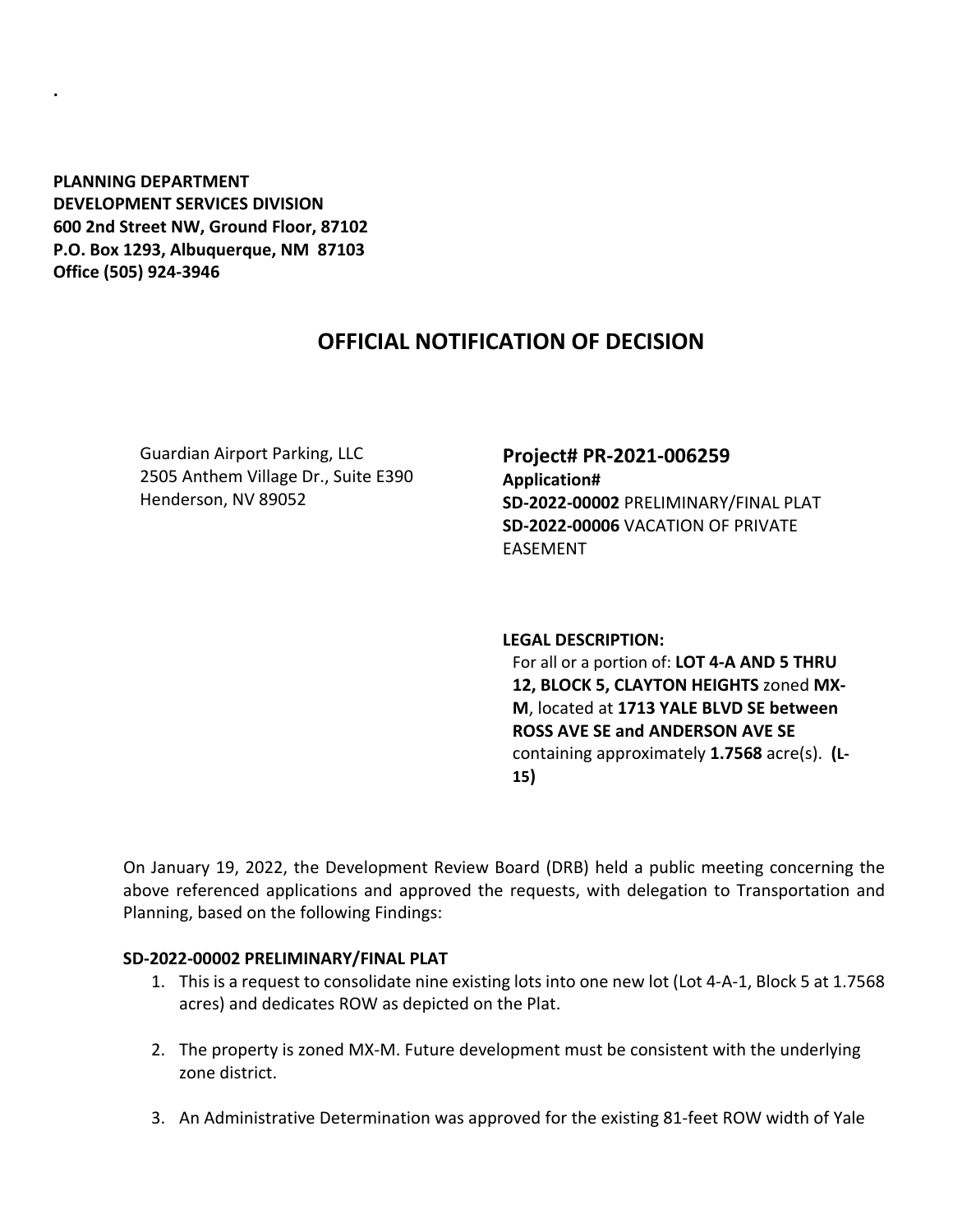Official Notice of Decision Project # PR-2021-006259 Applications# SD-2022-00002, SD-2022-00006 Page 2 of 3

Boulevard.

4. The applicant provided the required notice as outlined in the IDO Table 6-1-1.

### **Conditions:**

- 1. Final sign off is delegated to Transportation for the verification of sidewalk infrastructure to be in place for a minimum 4-foot path around obstructions along both roads.
- 2. Final sign off is delegated to Planning for the project and application numbers to be added to the Plat, utility signatures, AGIS DXF file, and for the addition of a note to be added to the Plat regarding approval of the staff determination on the Yale Boulevard ROW.
- 3. The applicant will obtain final sign off fromTransportation and Planning by March 16, 2022 or the case may be scheduled for the next DRB hearing and could be denied per the DRB Rules of Procedure.

### **SD-2022-00006 VACATION OF PRIVATE EASEMENT**

- 1. The applicant proposes to vacate a 20-foot access easement which was recorded on July 3, 1950 and September 22, 2003.
- 2. The applicant justified the vacation request for the easement pursuant to 14-16-6-6-(M)(3) of the IDO. The access easement is made unnecessary with the consolidation of the nine lots into one lot.

APPEAL: If you wish to appeal this decision, you must do so within 15 days of the DRB's decision or by **FEBRUARY 3, 2022.** The date of the DRB's decision is not included in the 15-day period for filing an appeal, and if the 15<sup>th</sup> day falls on a Saturday, Sunday or Holiday, the next working day is considered as the deadline for filing the appeal.

For more information regarding the appeal process, please refer to Section 14-16-6-4(U) of the Integrated Development Ordinance (IDO). Appeals should be submitted via email to **PLNDRS@CABQ.GOV** (if files are less than 9MB in size). For files larger than 9 MB in size, please send an email to **PLNDRS@cabq.gov** and request that staff send you a link via Smartfile to upload the files to. A Non-Refundable filing fee will be calculated and you will receive instructions about paying the fee online.

You will receive notification if any person files an appeal. If there is no appeal, you can receive Building Permits at any time after the appeal deadline quoted above, provided all conditions imposed at the time of approval have been met. Applicants submitting for building permit prior to the completion of the appeal period do so at their own risk. Successful applicants are reminded that there may be other City regulations of the IDO that must be complied with, even after approval of the referenced application(s).